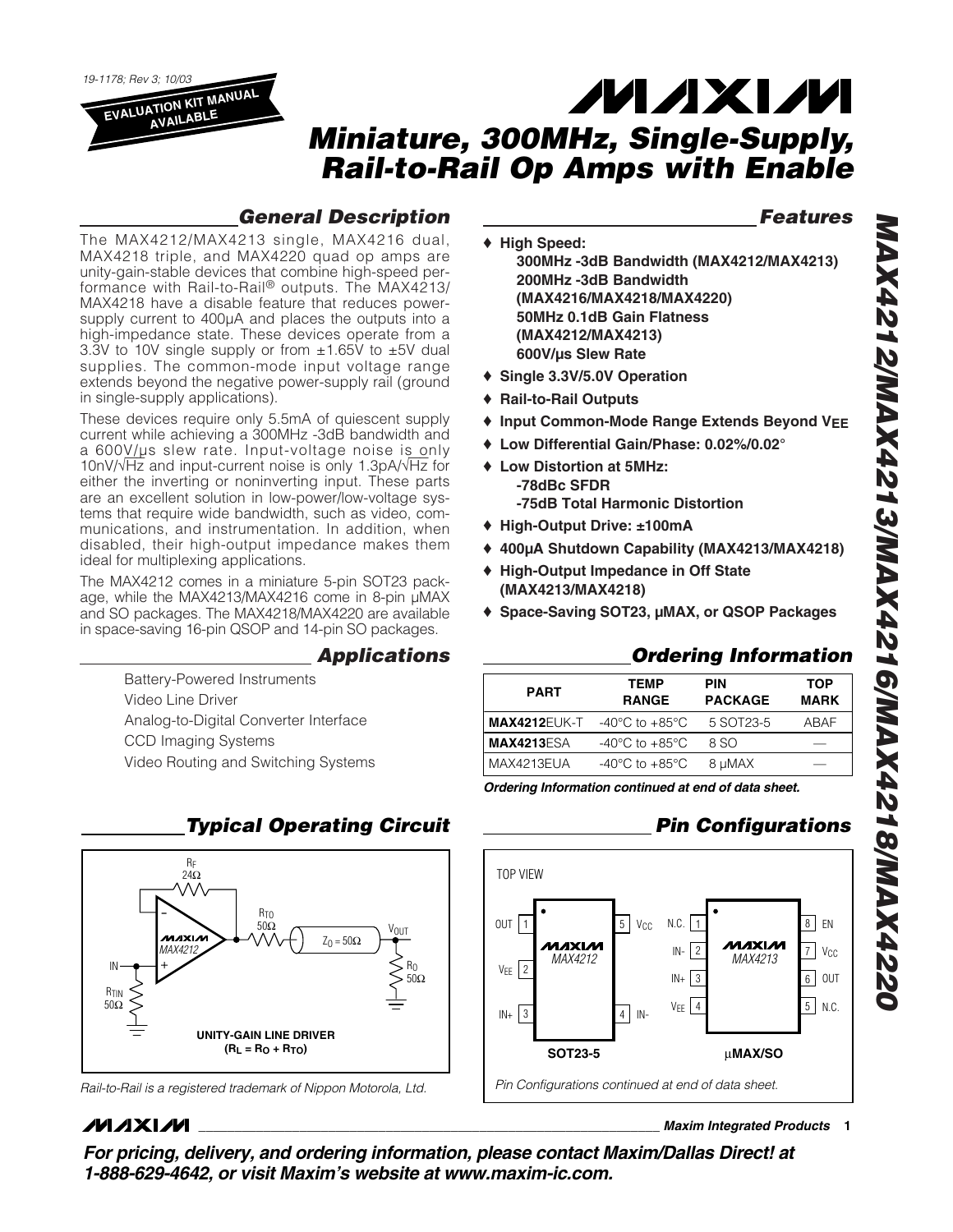### **ABSOLUTE MAXIMUM RATINGS**

Supply Voltage (VCC to VEE)..................................................12V IN\_-, IN\_+, OUT\_, EN\_.....................(VEE - 0.3V) to (VCC + 0.3V) Output Short-Circuit Duration to V<sub>CC</sub> or V<sub>EE</sub>.............. Continuous Continuous Power Dissipation ( $T_A = +70^{\circ}C$ ) 5-Pin SOT23 (derate 7.1mW/°C above +70°C) ...........571mW

8-Pin SO (derate 5.9mW/°C above +70°C) .................471mW

8-Pin µMAX (derate 4.5mW/°C above +70°C) ............221mW 14-Pin SO (derate 8.3mW/°C above +70°C) ...............667mW 16-Pin QSOP (derate 8.3mW/°C above +70°C) ..........667mW Operating Temperature Range ...........................-40°C to +85°C Storage Temperature Range .............................-65°C to +150°C Lead Temperature (soldering, 10s) .................................+300°C

*Stresses beyond those listed under "Absolute Maximum Ratings" may cause permanent damage to the device. These are stress ratings only, and functional operation of the device at these or at any other conditions beyond those indicated in the operational sections of the specifications is not implied. Exposure to absolute maximum rating conditions for extended periods may affect device reliability.*

## **DC ELECTRICAL CHARACTERISTICS**

(VCC = 5V, VEE = 0, EN\_ = 5V, RL = 2kΩ to VCC/2, VOUT = VCC/2, TA = TMIN to TMAX, unless otherwise noted. Typical values are at  $T_A = +25$ °C.)

| <b>PARAMETER</b>                                       | <b>SYMBOL</b>           |                                                                     | <b>CONDITIONS</b>                 | <b>MIN</b> | <b>TYP</b>         | <b>MAX</b> | <b>UNITS</b> |  |
|--------------------------------------------------------|-------------------------|---------------------------------------------------------------------|-----------------------------------|------------|--------------------|------------|--------------|--|
| Input Common-Mode<br>Voltage Range                     | <b>V<sub>CM</sub></b>   | Guaranteed by CMRR test                                             | $VFE -$<br>0.20                   |            | $V_{CC}$ -<br>2.25 | V          |              |  |
|                                                        |                         | MAX4212EUK, MAX421_EUA                                              |                                   |            | $\overline{4}$     | 12         | mV           |  |
| Input Offset Voltage (Note 1)                          | Vos                     | MAX42_ _ES_, MAX42_ _EEE                                            |                                   |            | $\overline{4}$     | 9          |              |  |
| Input Offset Voltage<br><b>Temperature Coefficient</b> | <b>TC<sub>VOS</sub></b> |                                                                     |                                   |            |                    |            | $\mu$ V/°C   |  |
| Input Offset Voltage Matching                          |                         | Any channels for MAX4216/MAX4218/<br>MAX4220                        |                                   | ±1         |                    | mV         |              |  |
| Input Bias Current                                     | l <sub>R</sub>          | (Note 1)                                                            |                                   |            | 5.4                | 20         | μA           |  |
| Input Offset Current                                   | los                     | (Note 1)                                                            |                                   | 0.1        | 4.0                | μA         |              |  |
| Input Resistance                                       | R <sub>IN</sub>         | Differential mode $(-1V \le V_{IN} \le +1V)$                        |                                   | 70         |                    | $k\Omega$  |              |  |
|                                                        |                         | Common mode $(-0.2V \le V_{CM} \le +2.75V)$                         |                                   | 3          |                    | $M\Omega$  |              |  |
| Common-Mode Rejection Ratio                            | <b>CMRR</b>             | $(V_{EE} - 0.2V) \leq V_{CM} \leq (V_{CC} - 2.25V)$                 |                                   | 70         | 100                |            | dB           |  |
|                                                        | Avol                    | $0.25V \le V_{\Omega U T} \le 4.75V$ , R <sub>1</sub> = 2k $\Omega$ | 55                                | 61         |                    | dB         |              |  |
| Open-Loop Gain (Note 1)                                |                         | $0.5V \leq V_{\text{OUT}} \leq 4.5V$ , RL = 150 $\Omega$            |                                   | 52         | 59                 |            |              |  |
|                                                        |                         | $1.0V \leq V_{\bigcap U}T \leq 4V$ , R <sub>1</sub> = 50 $\Omega$   |                                   | 57         |                    |            |              |  |
|                                                        |                         | $R_L = 10k\Omega$                                                   | VCC - VOH                         |            | 0.05               |            |              |  |
|                                                        |                         |                                                                     | VOL - VEE                         |            | 0.05               |            | $\vee$       |  |
|                                                        |                         | $R_1 = 2k\Omega$                                                    | V <sub>CC</sub> - V <sub>OH</sub> |            | 0.06               | 0.20       |              |  |
| Output Voltage Swing                                   |                         |                                                                     | VOL - VEE                         |            | 0.06               | 0.20       |              |  |
|                                                        | <b>VOUT</b>             | $R_1 = 150\Omega$                                                   | VCC - VOH                         |            | 0.30               | 0.50       |              |  |
|                                                        |                         |                                                                     | VOL - VEE                         |            | 0.30               | 0.50       |              |  |
|                                                        |                         | $R_1 = 50\Omega$                                                    | V <sub>CC</sub> - V <sub>OH</sub> |            | 0.70               |            |              |  |
|                                                        |                         |                                                                     | VOL - VEE                         |            | 0.60               |            |              |  |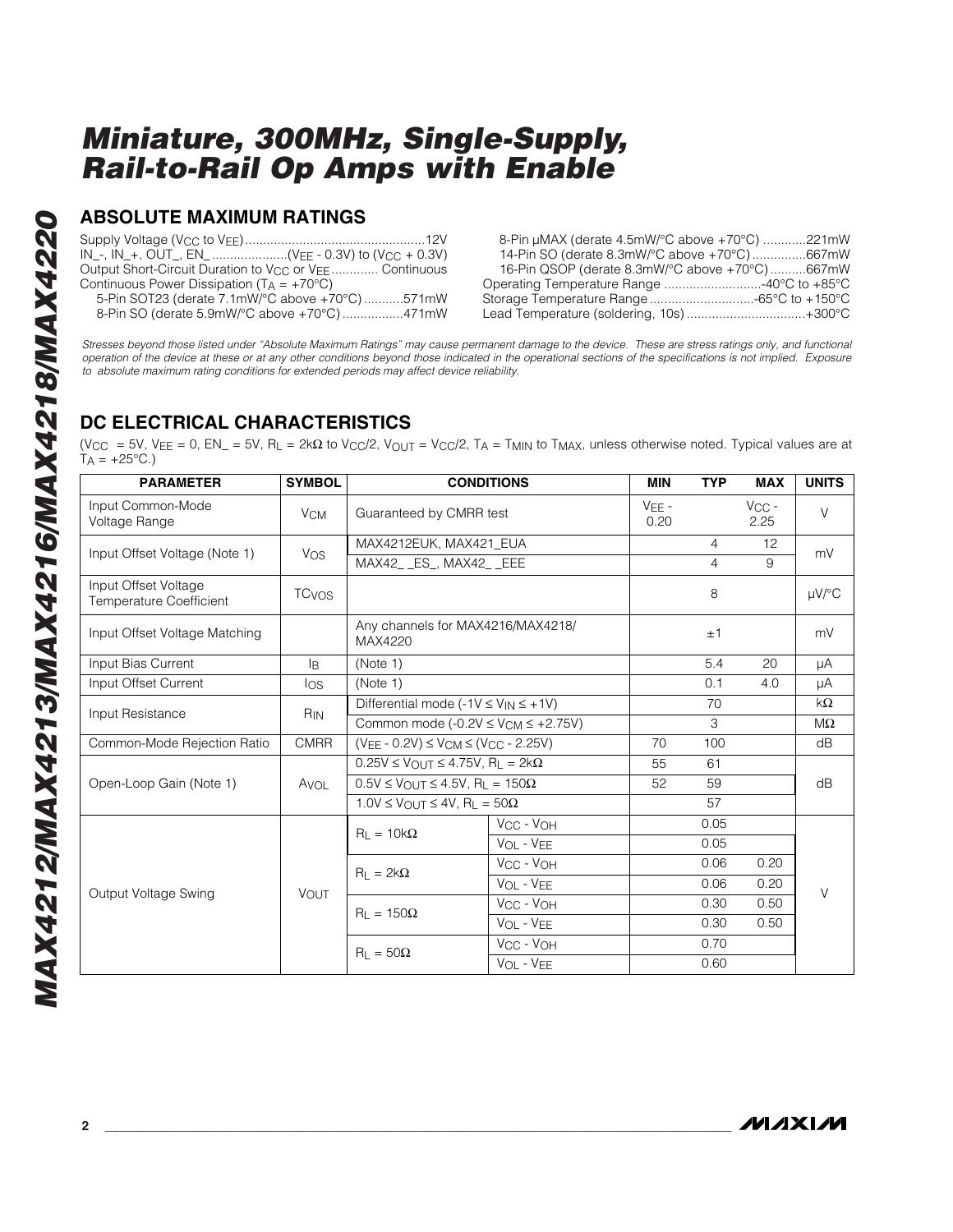## **DC ELECTRICAL CHARACTERISTICS (continued)**

(V<sub>CC</sub> = 5V, V<sub>EE</sub> = 0, EN\_ = 5V, R<sub>L</sub> = 2kΩ to V<sub>CC</sub>/2, V<sub>OUT</sub> = V<sub>CC</sub>/2, T<sub>A</sub> = T<sub>MIN</sub> to T<sub>MAX</sub>, unless otherwise noted. Typical values are at  $TA = +25^{\circ}C.$ 

| <b>PARAMETER</b>                         | <b>SYMBOL</b>   | <b>CONDITIONS</b>                                                      |                                                | MIN            | <b>TYP</b> | <b>MAX</b>     | <b>UNITS</b> |
|------------------------------------------|-----------------|------------------------------------------------------------------------|------------------------------------------------|----------------|------------|----------------|--------------|
| Output Current                           | <b>IOUT</b>     | $R_{L} = 20\Omega$ to V <sub>CC</sub> or<br>VFF                        | $T_A = +25$ °C<br>$T_A = T_{MIN}$ to $T_{MAX}$ | ±70<br>±60     | ±120       |                | mA           |
| <b>Output Short-Circuit Current</b>      | lsc.            | Sinking or sourcing                                                    |                                                |                | ±150       |                | mA           |
| Open-Loop Output Resistance              | ROUT            |                                                                        |                                                |                | 8          |                | Ω            |
|                                          |                 | $V_{\rm CC} = 5V$ , $V_{\rm FE} = 0$ , $V_{\rm CM} = 2.0V$             |                                                | 46             | 57         |                |              |
| Power-Supply Rejection Ratio<br>(Note 2) | <b>PSRR</b>     | $V_{CC} = 5V$ , $V_{FE} = -5V$ , $V_{CM} = 0$                          | 54                                             | 66             |            | dB             |              |
|                                          |                 | $V_{\text{CC}} = 3.3V$ , $V_{\text{FF}} = 0$ , $V_{\text{CM}} = 0.90V$ |                                                | 45             |            |                |              |
| Operating Supply-Voltage<br>Range        | Vs              | V <sub>CC</sub> to V <sub>EE</sub>                                     |                                                | 3.15           |            | 11.0           | V            |
| Disabled Output Resistance               | ROUT (OFF)      | $EN_{-} = 0$ , $0 \leq V_{\text{OUT}} \leq 5V$ (Note 3)                |                                                | 20             | 35         |                | $k\Omega$    |
| EN_Logic-Low Threshold                   | V <sub>IL</sub> |                                                                        |                                                |                |            | $V_{CC}$ - 2.6 | $\vee$       |
| EN Logic-High Threshold                  | V <sub>IH</sub> |                                                                        |                                                | $V_{CC}$ - 1.6 |            |                | V            |
|                                          | ĪЩ              | $(V_{\text{FE}} + 0.2V) \leq \text{EN}_{\text{L}} \leq V_{\text{CC}}$  |                                                |                | 0.5        |                |              |
| EN_ Logic Input Low Current              |                 | $EN = 0$                                                               |                                                |                | 200        | 400            | μA           |
| EN_Logic Input High Current              | ĪІН             | $EN = 5V$                                                              |                                                | 0.5            | 10         | μA             |              |
| Quiescent Supply Current                 | Is              | Enabled                                                                |                                                |                | 5.5        | 7.0            | mA           |
| (per Amplifier)                          |                 | Disabled $(EN = 0)$                                                    |                                                |                | 0.40       | 0.65           |              |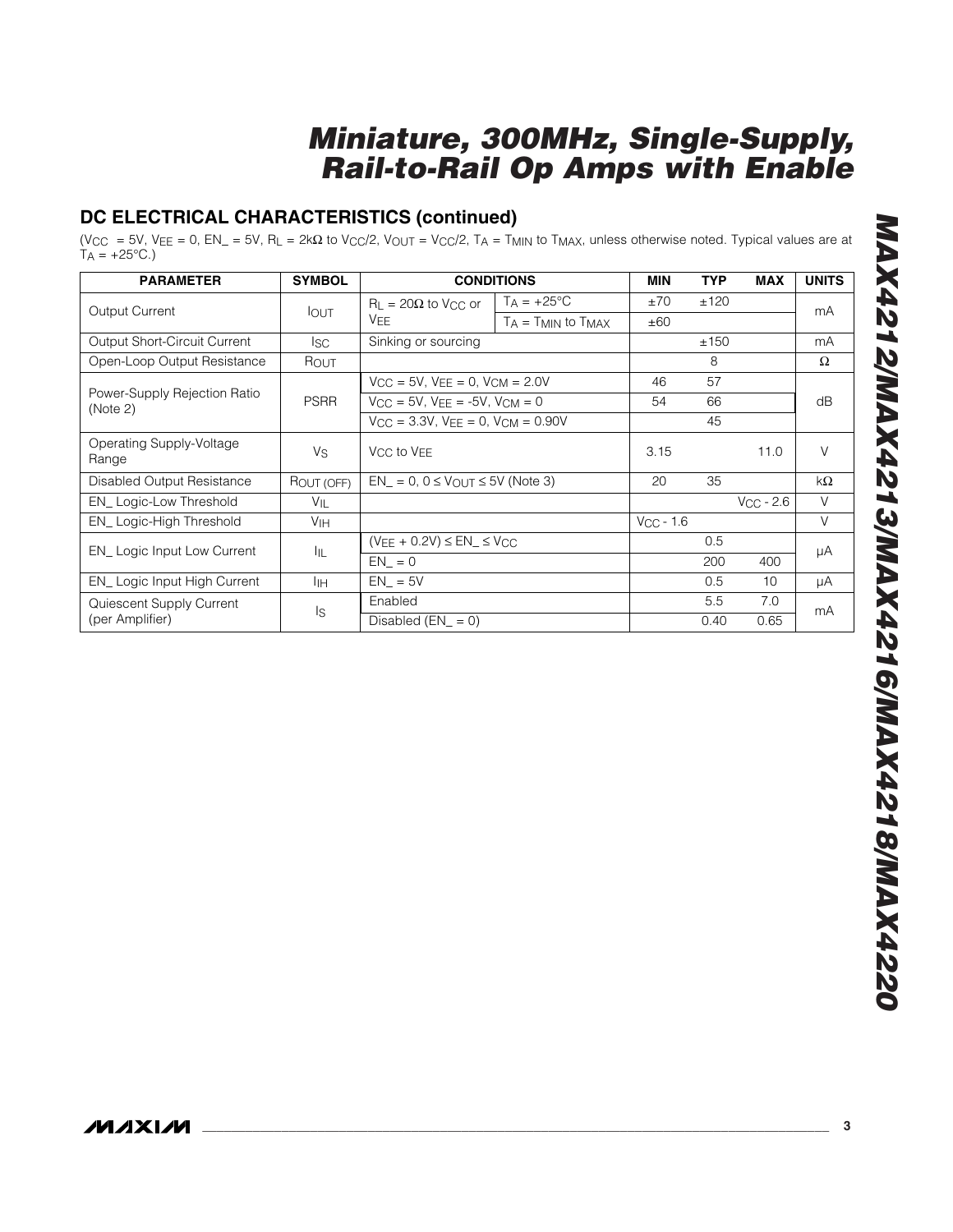## **AC ELECTRICAL CHARACTERISTICS**

(V<sub>CC</sub> = 5V, V<sub>EE</sub> = 0, V<sub>CM</sub> = 2.5V, EN\_ = 5V, R<sub>F</sub> = 24Ω, R<sub>L</sub> = 100Ω to V<sub>CC</sub>/2, V<sub>OUT</sub> = V<sub>CC</sub>/2, A<sub>VCL</sub> = +1, T<sub>A</sub> = +25°C, unless otherwise noted.)

| <b>PARAMETER</b>                                    | <b>SYMBOL</b>          | <b>CONDITIONS</b>                                           |                              | <b>MIN</b> | <b>TYP</b>     | <b>MAX</b> | <b>UNITS</b>       |
|-----------------------------------------------------|------------------------|-------------------------------------------------------------|------------------------------|------------|----------------|------------|--------------------|
|                                                     |                        |                                                             | MAX4212/MAX4213              |            | 300            |            |                    |
| Small-Signal -3dB Bandwidth                         | <b>BWss</b>            | $V_{\text{OUT}} = 20 \text{mVp}_P$                          | MAX4216/MAX4218/<br>MAX4220  |            | 200            |            | <b>MHz</b>         |
| Large-Signal -3dB Bandwidth                         | <b>BW<sub>LS</sub></b> | $V_{OUT} = 2V_{P-P}$<br>180                                 |                              |            | <b>MHz</b>     |            |                    |
|                                                     |                        |                                                             | MAX4212/MAX4213              |            | 50             |            |                    |
| Bandwidth for 0.1dB Gain<br><b>Flatness</b>         | BW <sub>0.1dB</sub>    | $V_{OUT} = 20mV_{P-P}$                                      | MAX4216/MAX4218/<br>MAX4220  |            | 35             |            | <b>MHz</b>         |
| Slew Rate                                           | <b>SR</b>              | $V_{OUT} = 2V$ step                                         |                              |            | 600            |            | $V/\mu s$          |
| Settling Time to 0.1%                               | ts                     | $V_{OUT} = 2V$ step                                         |                              |            | 45             |            | ns                 |
| Rise/Fall Time                                      | tR, tF                 | $V_{OUT} = 100mV_{P-P}$                                     |                              |            | $\mathbf{1}$   |            | ns                 |
| Spurious-Free Dynamic<br>Range                      | <b>SFDR</b>            | $fC = 5MHz$ , $VQUT = 2VP - P$                              | $-78$                        |            |                | dBc        |                    |
|                                                     |                        |                                                             | 2nd harmonic                 |            | $-78$          |            | dBc                |
| Harmonic Distortion                                 | <b>HD</b>              | $fc = 5MHz$<br>$V_{OUIT} = 2V_{P-P}$                        | 3rd harmonic                 |            | $-82$          |            |                    |
|                                                     |                        |                                                             | Total harmonic<br>distortion |            | $-75$          |            | dB                 |
| Two-Tone, Third-Order<br>Intermodulation Distortion | IP <sub>3</sub>        | $f1 = 10.0$ MHz, $f2 = 10.1$ MHz, $V_{OUT} = 1V_{P-P}$      |                              | 35         |                | dBc        |                    |
| Input 1dB Compression Point                         |                        | $f_C = 10$ MHz, $A$ <sub>VCL</sub> = 2                      |                              |            | 11             |            | dBm                |
| Differential Phase Error                            | <b>DP</b>              | NTSC, $R_L = 150\Omega$                                     |                              |            | 0.02           |            | degrees            |
| Differential Gain Error                             | <b>DG</b>              | NTSC, $R_L = 150\Omega$                                     |                              |            | 0.02           |            | $\%$               |
| Input Noise-Voltage Density                         | e <sub>n</sub>         | $f = 10kHz$                                                 |                              |            | 10             |            | $nV/\sqrt{Hz}$     |
| Input Noise-Current Density                         | $\mathsf{in}$          | $f = 10kHz$                                                 |                              |            | 1.3            |            | pA/ <sub>VHz</sub> |
| Input Capacitance                                   | $C_{IN}$               |                                                             |                              |            | 1              |            | pF                 |
| Disabled Output Capacitance                         | COUT (OFF)             | $EN_ = 0$                                                   |                              |            | $\overline{c}$ |            | pF                 |
| Output Impedance                                    | ZOUT                   | $f = 10MHz$                                                 |                              |            | 6              |            | Ω                  |
| Amplifier Enable Time                               | ton                    |                                                             |                              |            | 100            |            | ns                 |
| Amplifier Disable Time                              | tOFF                   |                                                             |                              |            | 1              |            | $\mu s$            |
| Amplifier Gain Matching                             |                        | MAX4216/MAX4218/MAX4220.<br>$f = 10$ MHz, $V$ OUT = 20mVp-p |                              | 0.1        |                | dB         |                    |
| <b>Amplifier Crosstalk</b>                          | <b>XTALK</b>           | MAX4216/MAX4218/MAX4220,<br>$f = 10$ MHz, $VOUT = 2VP-P$    |                              | $-95$      |                | dB         |                    |

**Note 1:** Tested with  $V_{CM} = 2.5V$ .

**Note 2:** PSR for single 5V supply tested with V<sub>EE</sub> = 0, V<sub>CC</sub> = 4.5V to 5.5V; for dual ±5V supply with V<sub>EE</sub> = -4.5V to -5.5V,

 $V_{\text{CC}} = 4.5V$  to 5.5V; and for single 3.3V supply with  $V_{\text{EE}} = 0$ ,  $V_{\text{CC}} = 3.15V$  to 3.45V.

**Note 3:** Does not include the external feedback network's impedance.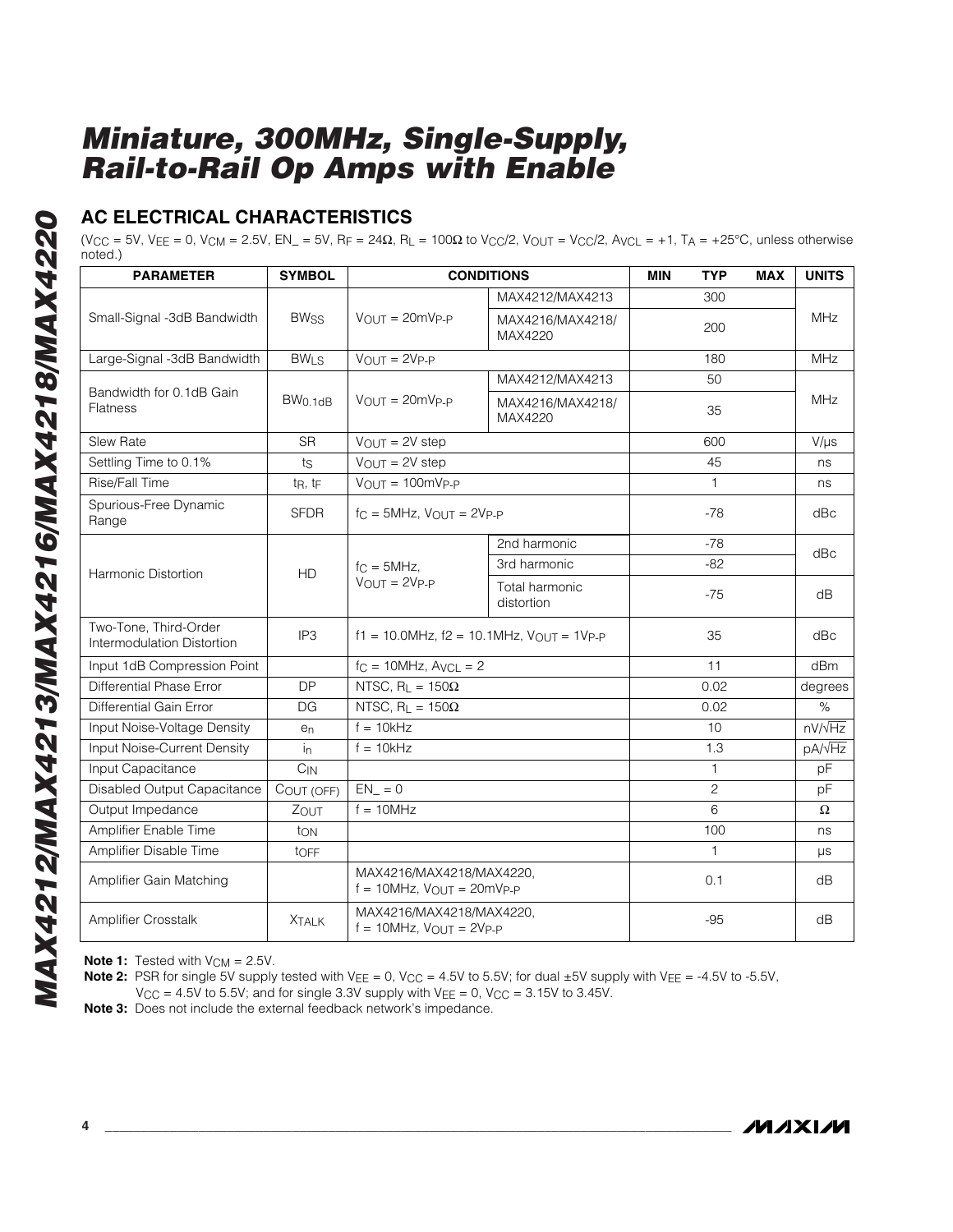*\_\_\_\_\_\_\_\_\_\_\_\_\_\_\_\_\_\_\_\_\_\_\_\_\_\_\_\_\_\_\_\_\_\_\_\_\_\_\_\_\_\_Typical Operating Characteristics*





*\_\_\_\_\_\_\_\_\_\_\_\_\_\_\_\_\_\_\_\_\_\_\_\_\_\_\_\_\_\_\_\_\_\_\_\_\_\_\_\_\_\_\_\_\_\_\_\_\_\_\_\_\_\_\_\_\_\_\_\_\_\_\_\_\_\_\_\_\_\_\_\_\_\_\_\_\_\_\_\_\_\_\_\_\_\_\_* **5**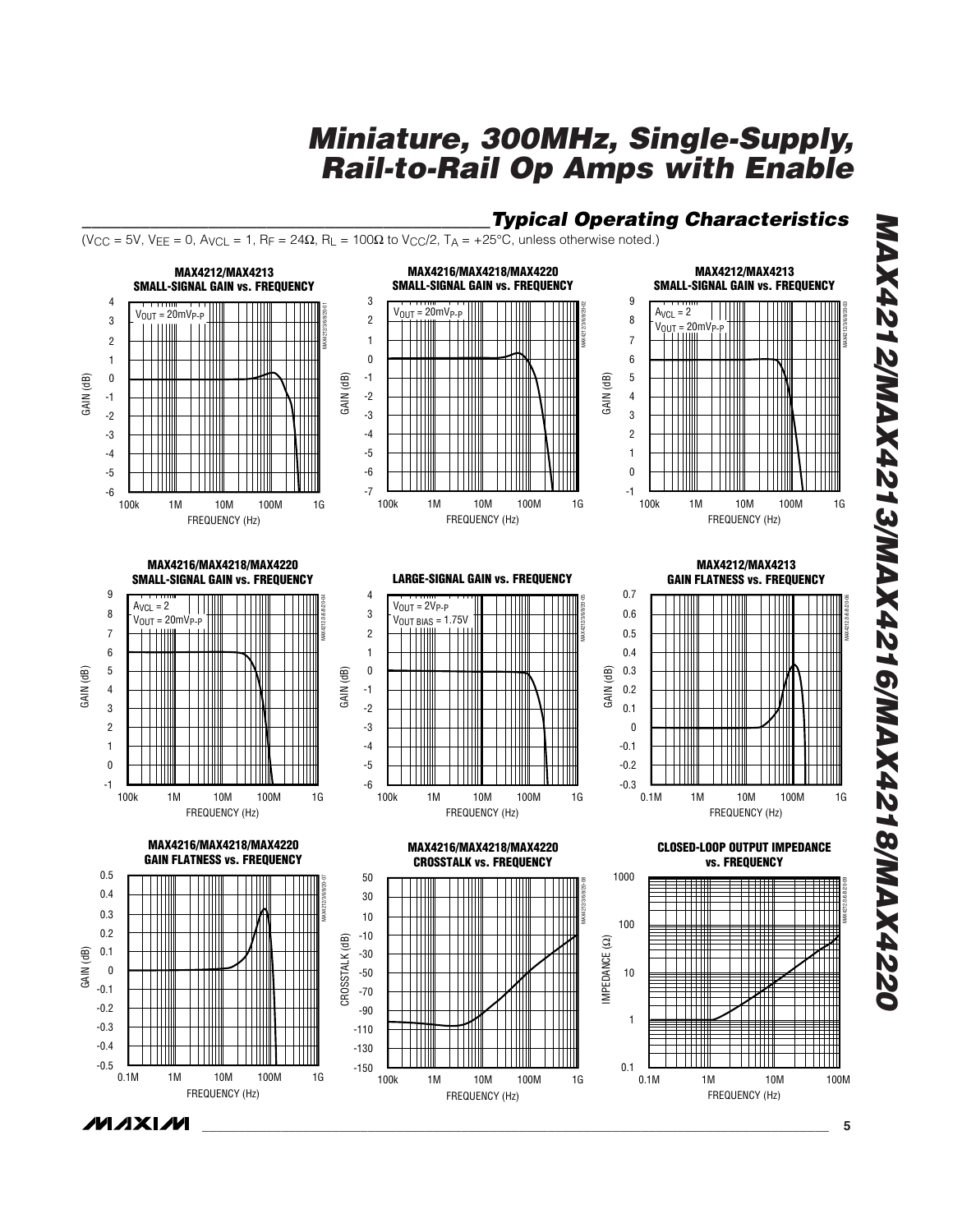



*MAXIM* 

*MAX4212/MAX4213/MAX4216/MAX4218/MAX4220*

MAX4212/MAX4213/MAX4216/MAX4218/MAX4220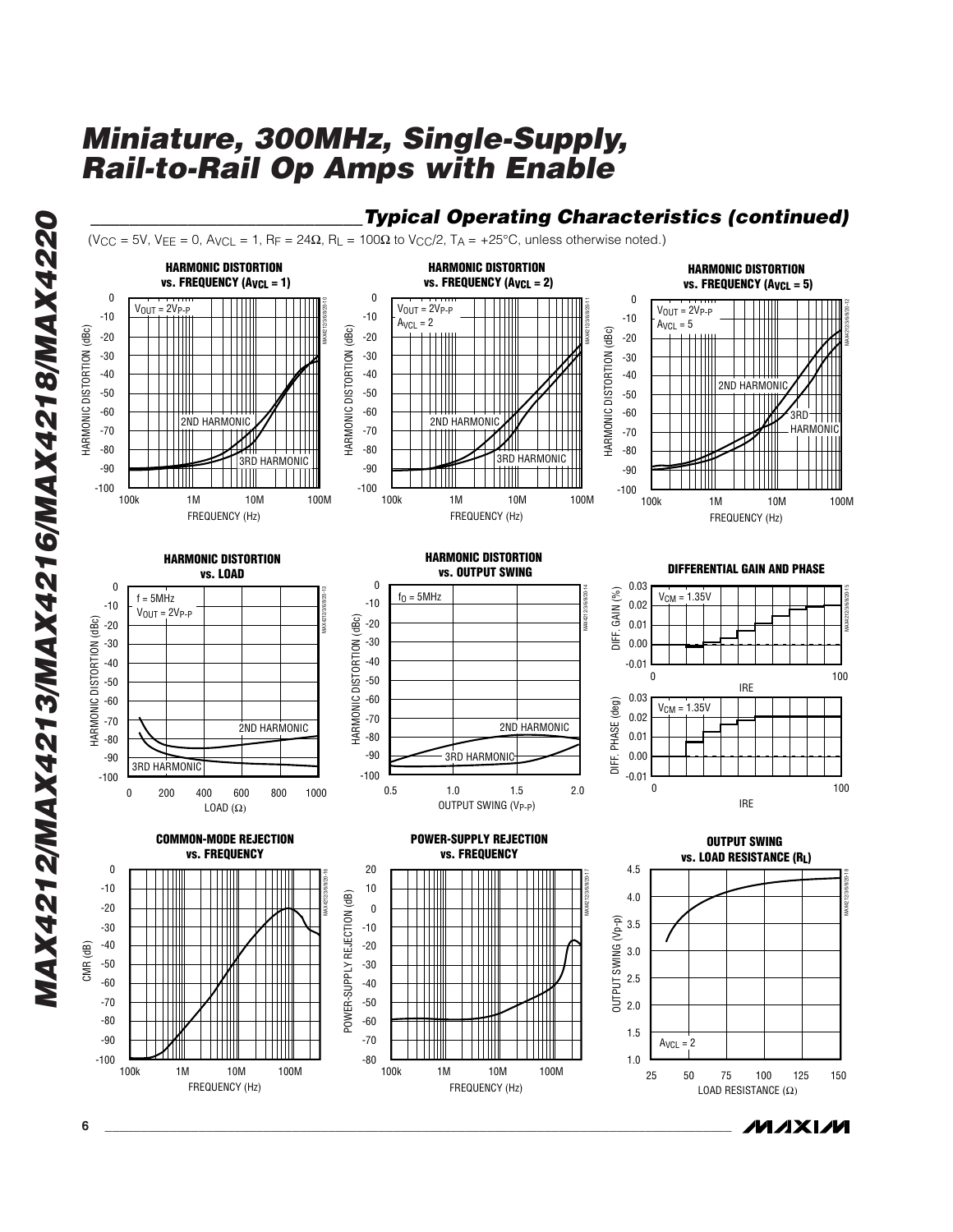

*MAX4212/MAX4213/MAX4216/MAX4218/MAX4220* **MAX4212/MAX4213/MAX4216/MAX4218/MAX422**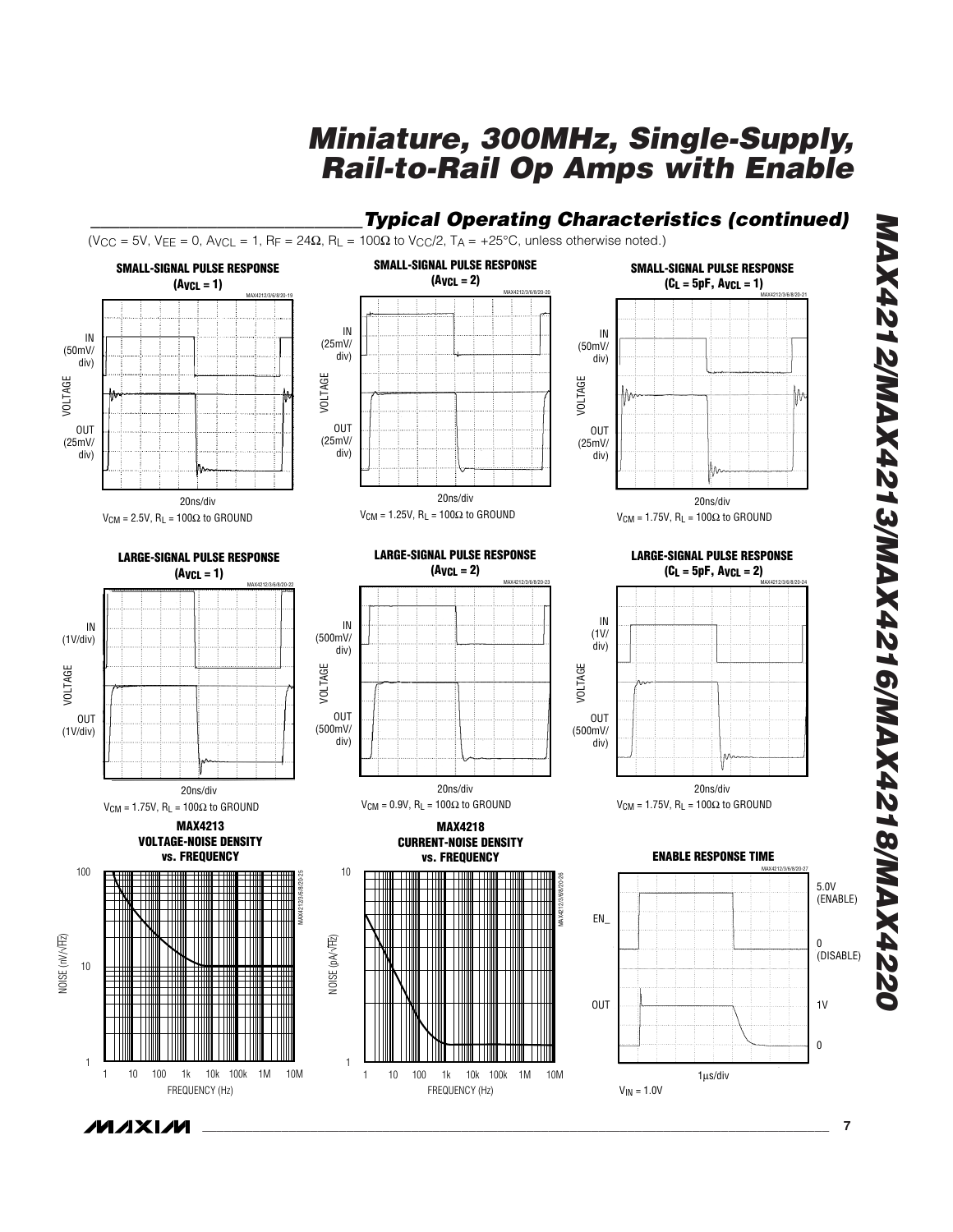### **Typical Operating Characteristics (continued)**

 $(V_{CC} = 5V, V_{EE} = 0, A_{VCL} = 1, R_F = 24\Omega, R_L = 100\Omega$  to  $V_{CC}/2, T_A = +25^{\circ}C$ , unless otherwise noted.)



*MAXM*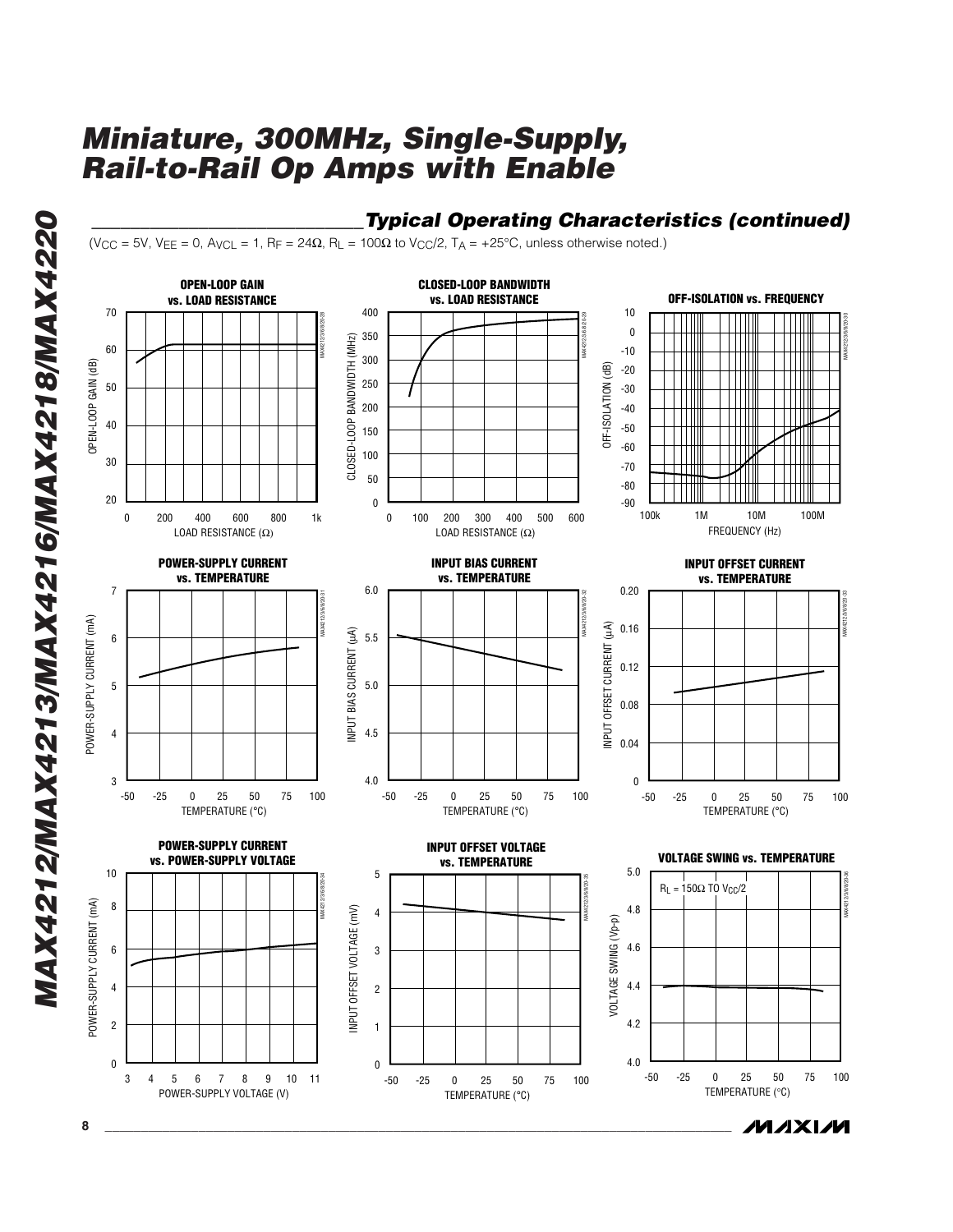## *\_\_\_\_\_\_\_\_\_\_\_\_\_\_\_\_\_\_\_\_\_\_\_\_\_\_\_\_\_\_\_\_\_\_\_\_\_\_\_\_\_\_\_\_\_\_\_\_\_\_\_\_\_\_\_\_\_\_\_\_\_\_Pin Description*

|                          |                          | PIN                      |                           |                           |                          |                          |                       |                                                                          |
|--------------------------|--------------------------|--------------------------|---------------------------|---------------------------|--------------------------|--------------------------|-----------------------|--------------------------------------------------------------------------|
| <b>MAX4212</b>           | <b>MAX4213</b>           | <b>MAX4216</b>           |                           | <b>MAX4218</b>            |                          | <b>MAX4220</b>           | <b>NAME</b>           | <b>FUNCTION</b>                                                          |
| <b>SOT23</b>             | SO/µMAX                  | SO/µMAX                  | <b>SO</b>                 | <b>QSOP</b>               | <b>SO</b>                | <b>QSOP</b>              |                       |                                                                          |
|                          | 1, 5                     |                          |                           | 8, 9                      |                          | 8, 9                     | N.C.                  | No Connection. Not internally connected.<br>Tie to ground or leave open. |
| $\mathbf{1}$             | $6\phantom{a}$           |                          |                           |                           |                          | $\overline{\phantom{0}}$ | <b>OUT</b>            | Amplifier Output                                                         |
| $\overline{c}$           | 4                        | $\overline{4}$           | 11                        | 13                        | 11                       | 13                       | <b>VEE</b>            | Negative Power Supply or Ground (in<br>single-supply operation)          |
| 3                        | 3                        |                          |                           | $\overline{\phantom{0}}$  | $\overline{\phantom{0}}$ |                          | $IN +$                | Noninverting Input                                                       |
| $\overline{4}$           | $\overline{c}$           |                          |                           |                           |                          |                          | $IN -$                | Inverting Input                                                          |
| 5                        | $\overline{7}$           | 8                        | $\overline{4}$            | $\overline{4}$            | $\overline{4}$           | $\overline{4}$           | <b>V<sub>CC</sub></b> | Positive Power Supply                                                    |
|                          |                          | $\mathbf{1}$             | $\overline{7}$            | $\overline{7}$            | $\mathbf{1}$             | 1                        | OUTA                  | Amplifier A Output                                                       |
|                          | $\overline{\phantom{m}}$ | $\overline{c}$           | 6                         | 6                         | $\overline{c}$           | $\overline{c}$           | INA-                  | Amplifier A Inverting Input                                              |
| $\overline{\phantom{0}}$ |                          | 3                        | 5                         | 5                         | 3                        | 3                        | INA+                  | Amplifier A Noninverting Input                                           |
| $\overline{\phantom{0}}$ | $\overline{\phantom{0}}$ | $\overline{7}$           | 8                         | 10                        | $\overline{7}$           | $\overline{7}$           | <b>OUTB</b>           | Amplifier B Output                                                       |
| $\overline{\phantom{0}}$ | $\qquad \qquad$          | 6                        | 9                         | 11                        | 6                        | 6                        | INB-                  | Amplifier B Inverting Input                                              |
|                          |                          | $\overline{5}$           | 10                        | 12                        | 5                        | 5                        | $INB+$                | Amplifier B Noninverting Input                                           |
|                          | $\overline{\phantom{0}}$ | $\overline{\phantom{0}}$ | 14                        | 16                        | 8                        | 10                       | <b>OUTC</b>           | Amplifier C Output                                                       |
|                          | $\overline{\phantom{0}}$ |                          | 13                        | 15                        | 9                        | 11                       | INC-                  | Amplifier C Inverting Input                                              |
|                          |                          |                          | 12                        | 14                        | 10                       | 12                       | $INC +$               | Amplifier C Noninverting Input                                           |
| $\overline{\phantom{0}}$ | $\overline{\phantom{0}}$ |                          |                           | $\overline{\phantom{0}}$  | 14                       | 16                       | <b>OUTD</b>           | Amplifier D Output                                                       |
|                          |                          |                          |                           |                           | 13                       | 15                       | IND-                  | Amplifier D Inverting Input                                              |
|                          |                          |                          |                           | $\overline{\phantom{0}}$  | 12                       | 14                       | $IND+$                | Amplifier D Noninverting Input                                           |
|                          | 8                        |                          |                           | $\overline{\phantom{0}}$  | $\overline{\phantom{0}}$ | $\qquad \qquad$          | EN                    | Enable Amplifier                                                         |
|                          |                          |                          | 1                         | $\mathbf{1}$              |                          |                          | <b>ENA</b>            | Enable Amplifier A                                                       |
|                          |                          |                          | $\ensuremath{\mathsf{3}}$ | $\ensuremath{\mathsf{3}}$ | $\overline{\phantom{0}}$ | $\overline{\phantom{0}}$ | <b>ENB</b>            | Enable Amplifier B                                                       |
|                          |                          |                          | $\mathbf{2}$              | $\overline{c}$            |                          |                          | <b>ENC</b>            | Enable Amplifier C                                                       |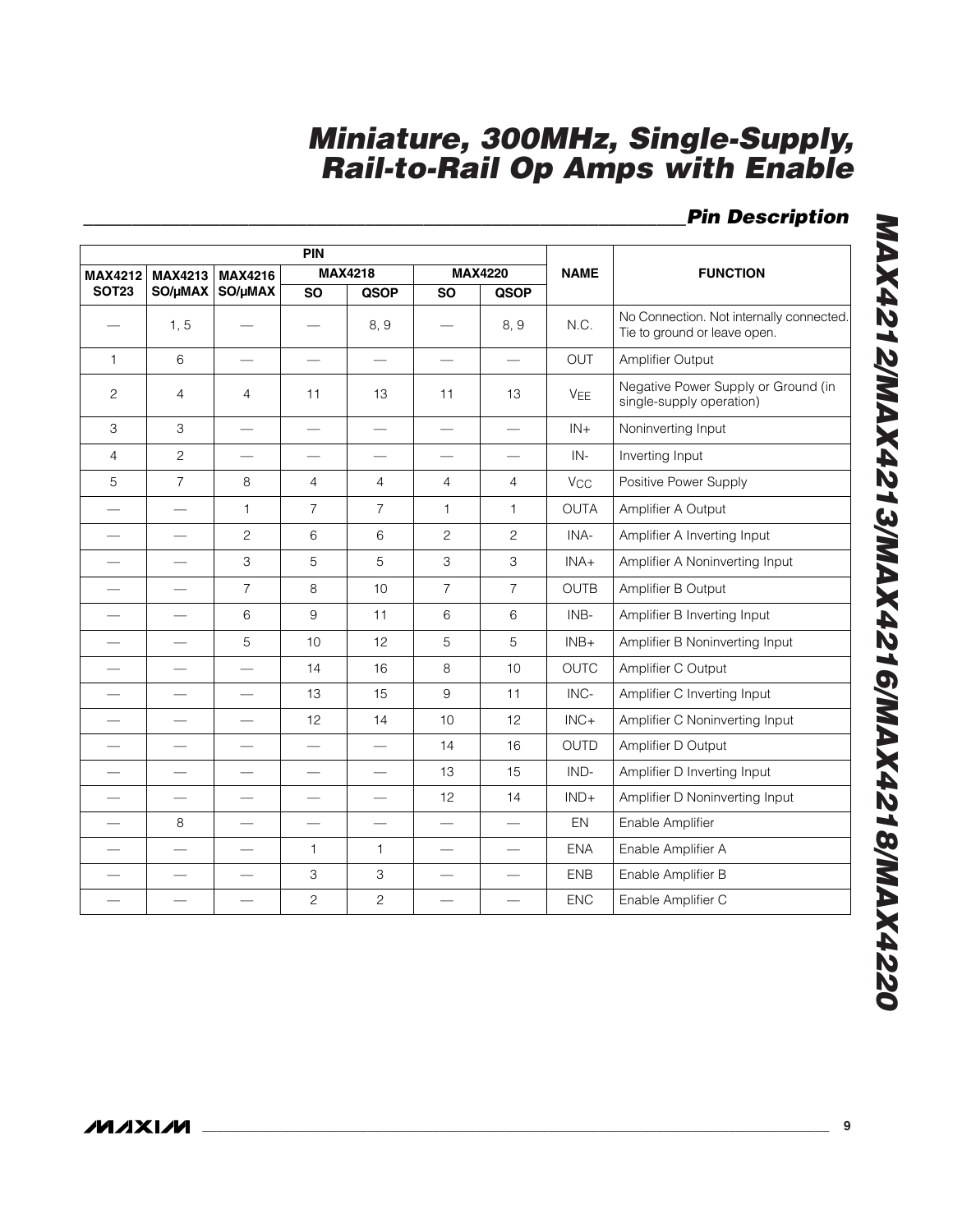The MAX4212/MAX4213/MAX4216/MAX4218/MAX4220 are single-supply, rail-to-rail, voltage-feedback amplifiers that employ current-feedback techniques to achieve 600V/µs slew rates and 300MHz bandwidths. Excellent harmonic distortion and differential gain/ phase performance make these amplifiers an ideal choice for a wide variety of video and RF signalprocessing applications.

**Detailed Description**<br>
are single-supply, rail-to-rail, voltage-feedback ampliters<br>
that employ current-feedback arehibities to the density current feedback and the<br>
ters that employ current feedback arehibities to the co The output voltage swing comes to within 50mV of each supply rail. Local feedback around the output stage assures low open-loop output impedance to reduce gain sensitivity to load variations. This feedback also produces demand-driven current bias to the output transistors for  $\pm 100$ mA drive capability, while constraining total supply current to less than 7mA. The input stage permits common-mode voltages beyond the negative supply and to within 2.25V of the positive supply rail.

### *\_\_\_\_\_\_\_\_\_\_Applications Information*

### *Choosing Resistor Values*

### *Unity-Gain Configuration*

 $R<sub>0</sub>$ 

VOUT

The MAX4212/MAX4213/MAX4216/MAX4218/MAX4220 are internally compensated for unity gain. When configured for unity gain, the devices require a 24Ω resistor (RF) in series with the feedback path. This resistor

R<sub>TO</sub>

improves AC response by reducing the Q of the parallel LC circuit formed by the parasitic feedback capacitance and inductance.

*Inverting and Noninverting Configurations* Select the gain-setting feedback (RF) and input (RG) resistor values to fit your application. Large resistor values increase voltage noise and interact with the amplifier's input and PC board capacitance. This can generate undesirable poles and zeros and decrease bandwidth or cause oscillations. For example, a noninverting gain-of-two configuration (R<sub>F</sub> = R<sub>G</sub>) using 1kΩ resistors, combined with 1pF of amplifier input capacitance and 1pF of PC board capacitance, causes a pole at 159MHz. Since this pole is within the amplifier bandwidth, it jeopardizes stability. Reducing the 1k $\Omega$  resistors to 100Ω extends the pole frequency to 1.59GHz, but could limit output swing by adding 200 $\Omega$  in parallel with the amplifier's load resistor. Table 1 shows suggested feedback, gain resistors, and bandwidth for several gain values in the configurations shown in Figures 1a and 1b.

### *Layout and Power-Supply Bypassing*

These amplifiers operate from a single 3.3V to 11V power supply or from dual supplies to ±5.5V. For single-supply operation, bypass VCC to ground with a 0.1µF capacitor as close to the pin as possible. If operating with dual supplies, bypass each supply with a 0.1µF capacitor.



RF

*Figure 1a. Noninverting Gain Configuration Figure 1b. Inverting Gain Configuration*



RG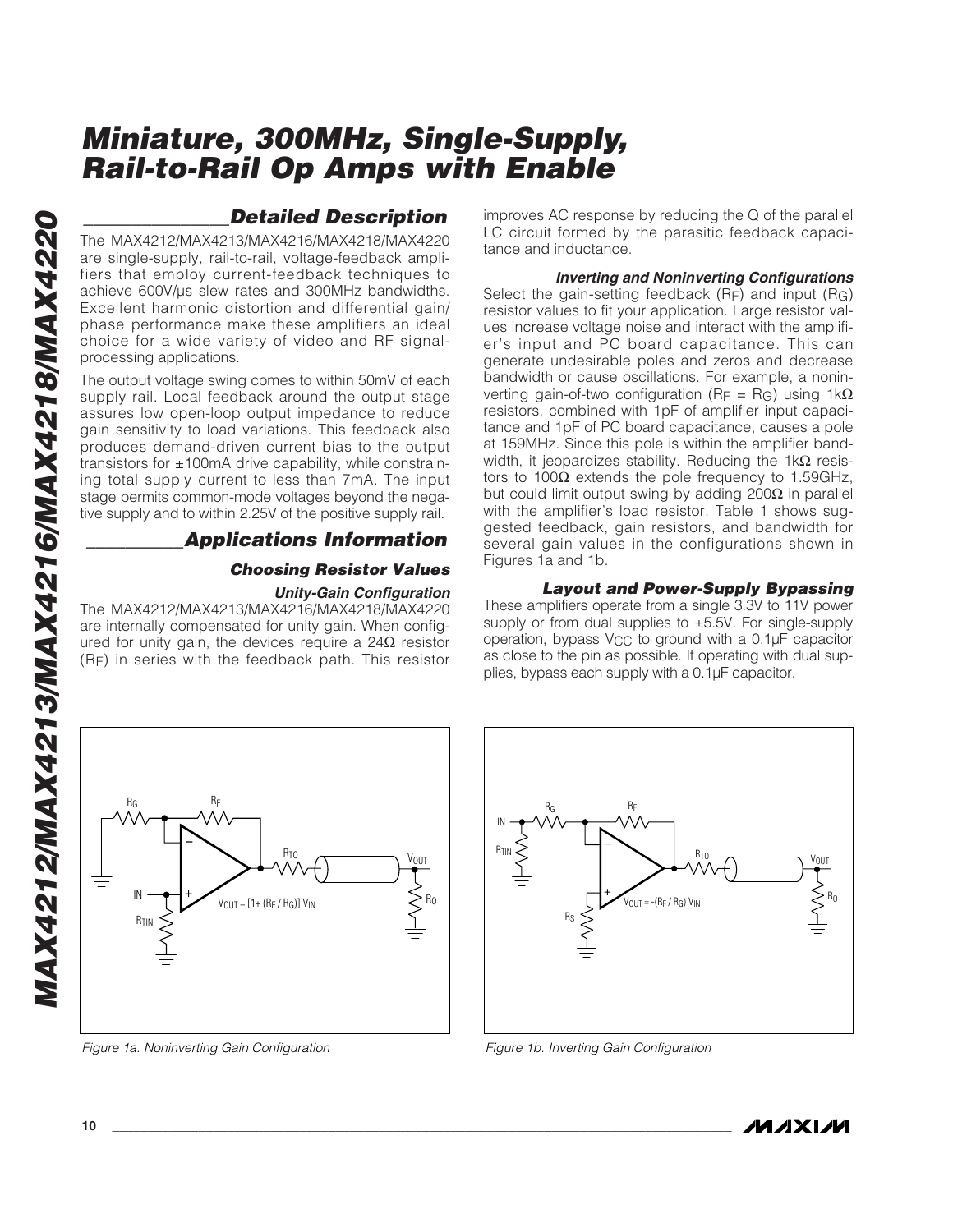Maxim recommends using microstrip and stripline techniques to obtain full bandwidth. To ensure that the PC board does not degrade the amplifier's performance, design it for a frequency greater than 1GHz. Pay careful attention to inputs and outputs to avoid large parasitic capacitance. Whether or not you use a constantimpedance board, observe the following guidelines when designing the board:

- Don't use wire-wrap boards because they are too inductive.
- Don't use IC sockets because they increase parasitic capacitance and inductance.
- Use surface-mount instead of through-hole components for better high-frequency performance.
- Use a PC board with at least two layers; it should be as free from voids as possible.
- Keep signal lines as short and as straight as possible. Do not make 90° turns; round all corners.

### *Rail-to-Rail Outputs, Ground-Sensing Input*

The input common-mode range extends from (VEE - 200mV) to (V<sub>CC</sub> - 2.25V) with excellent commonmode rejection. Beyond this range, the amplifier output is a nonlinear function of the input, but does not undergo phase reversal or latchup.

The output swings to within 50mV of either powersupply rail with a 10k $\Omega$  load. The input ground-sensing and the rail-to-rail output substantially increase the dynamic range. With a symmetric input in a single 5V application, the input can swing 2.95VP-P, and the output can swing 4.9V<sub>P-P</sub> with minimal distortion.

### *Enable Input and Disabled Output*

The enable feature (EN\_) allows the amplifier to be placed in a low-power, high-output-impedance state. Typically, the  $EN$  logic low input current  $(I|_L)$  is small. However, as the EN voltage (V<sub>IL</sub>) approaches the negative supply rail, I<sub>IL</sub> increases (Figure 2). A single resistor connected as shown in Figure 3 prevents the rise in the logic-low input current. This resistor provides a feedback mechanism that increases VIL as the logic input is brought to  $V_{EE}$ . Figure 4 shows the resulting input current (I<sub>IL</sub>).

When the MAX4213/MAX4218 are disabled, the amplifier's output impedance is 35kΩ. This high resistance and the low 2pF output capacitance make these parts ideal in RF/video multiplexer or switch applications. For larger arrays, pay careful attention to capacitive loading. See the *Output Capacitive Loading and Stability* section for more information.

| <b>COMPONENT</b>                  | GAIN (V/V) |             |      |             |      |             |       |             |       |                |
|-----------------------------------|------------|-------------|------|-------------|------|-------------|-------|-------------|-------|----------------|
|                                   | $+1$       | -1          | $+2$ | $-2$        | $+5$ | -5          | $+10$ | $-10$       | $+25$ | $-25$          |
| $R_F(\Omega)$                     | 24         | 500         | 500  | 500         | 500  | 500         | 500   | 500         | 500   | 1200           |
| $\text{RG}(\Omega)$               | $\infty$   | 500         | 500  | 250         | 124  | 100         | 56    | 50          | 20    | 50             |
| $\mathsf{R}_{\mathsf{S}}(\Omega)$ |            | $\mathbf 0$ |      | $\mathbf 0$ |      | $\mathbf 0$ |       | $\mathbf 0$ |       | $\overline{0}$ |
| $R_{TIN}(\Omega)$                 | 49.9       | 56          | 49.9 | 62          | 49.9 | 100         | 49.9  | $\infty$    | 49.9  | $\infty$       |
| $R_{TO}(\Omega)$                  | 49.9       | 49.9        | 49.9 | 49.9        | 49.9 | 49.9        | 49.9  | 49.9        | 49.9  | 49.9           |
| Small-Signal -3dB Bandwidth (MHz) | 300        | 90          | 105  | 60          | 25   | 33          | 11    | 25          | 6     | 10             |

### **Table 1. Recommended Component Values**

Note: R<sub>L</sub> = R<sub>O</sub> + R<sub>TO</sub>; R<sub>TIN</sub> and R<sub>TO</sub> are calculated for 50Ω applications. For 75Ω systems, R<sub>TO</sub> = 75Ω; calculate R<sub>TIN</sub> from the following equation:

$$
R_{TIN} = \frac{75}{1 - \frac{75}{R_G}} \Omega
$$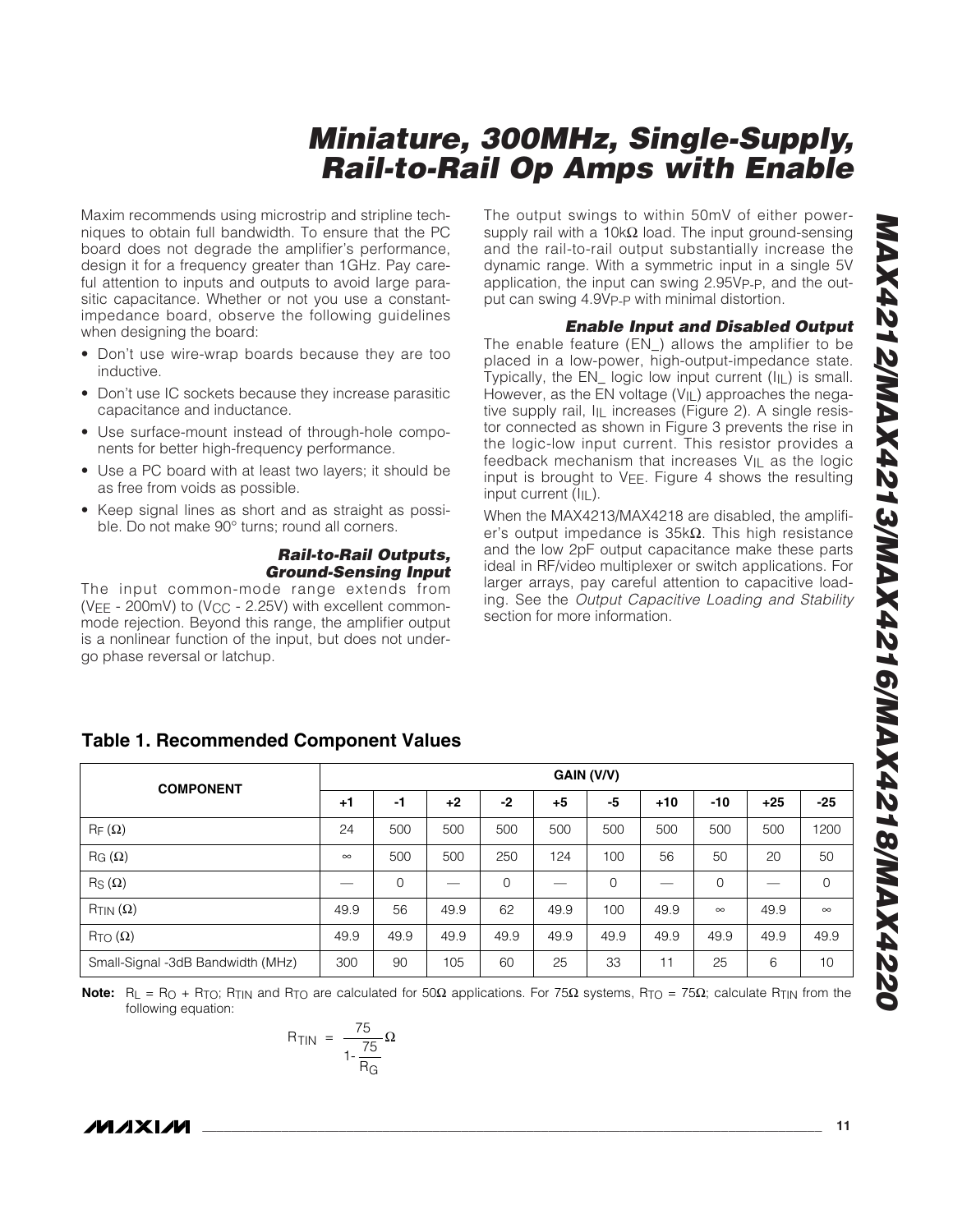

*Figure 2. Enable Logic-Low Input Current vs. VIL*



*Figure 4. Enable Logic-Low Input Current vs. VIL with 10k*Ω *Series Resistor*



*Figure 3. Circuit to Reduce Enable Logic-Low Input Current*

*Output Capacitive Loading and Stability* The MAX4212/MAX4213/MAX4216/MAX4218/MAX4220 are optimized for AC performance. They are not designed to drive highly reactive loads, which decreases phase margin and may produce excessive ringing and oscillation. Figure 5 shows a circuit that eliminates this problem. Figure 6 is a graph of the optimal isolation resistor (RS) vs. capacitive load. Figure 7 shows how a capacitive load causes excessive peaking of the amplifier's frequency response if the capacitor is not isolated from the amplifier by a resistor. A small isolation resistor (usually 20Ω to 30Ω) placed before the reactive load prevents ringing and oscillation. At higher capacitive loads, AC performance is controlled by the interaction of the load capacitance and the isolation resistor. Figure 8 shows the effect of a  $27Ω$  isolation resistor on closed-loop response.

Coaxial cable and other transmission lines are easily driven when properly terminated at both ends with their characteristic impedance. Driving back-terminated transmission lines essentially eliminates the line's capacitance.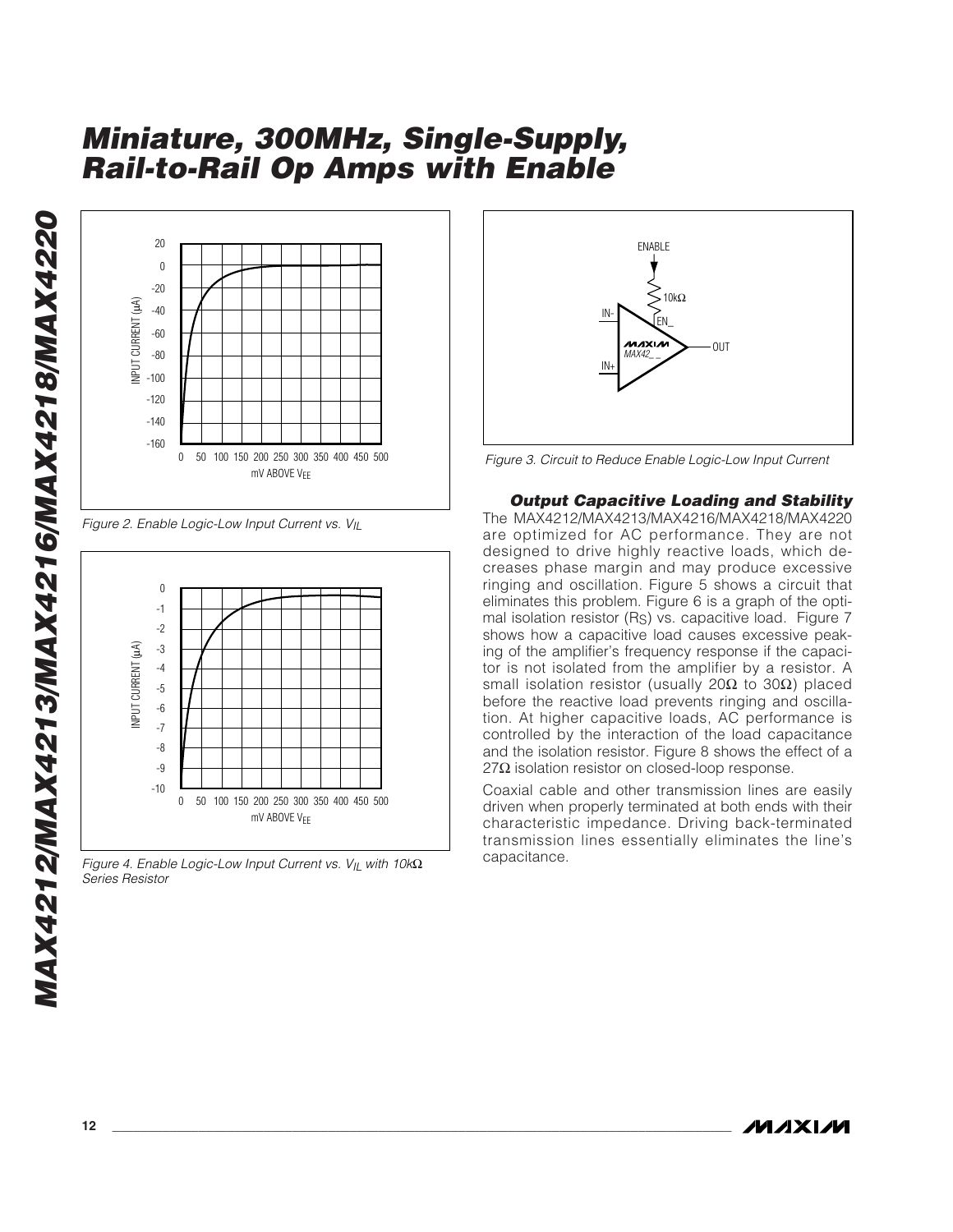

*Figure 5. Driving a Capacitive Load through an Isolation Resistor*



*Figure 7. Small-Signal Gain vs. Frequency with Load Capacitance and No Isolation Resistor*



*Figure 6. Capacitive Load vs. Isolation Resistance*



*Figure 8. Small-Signal Gain vs. Frequency with Load Capacitance and 27*Ω *Isolation Resistor*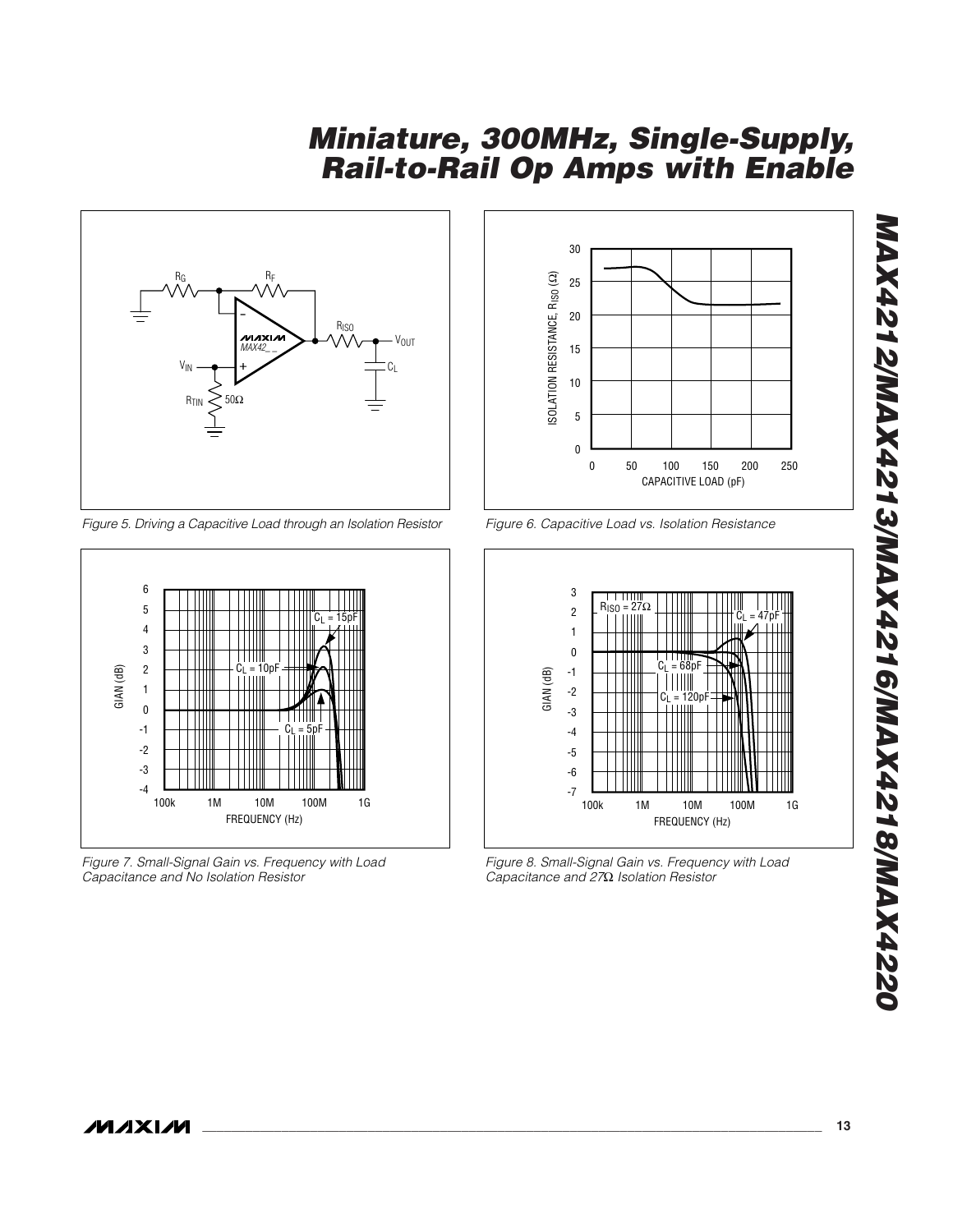

*Pin Configurations (continued)*

**MAXIM**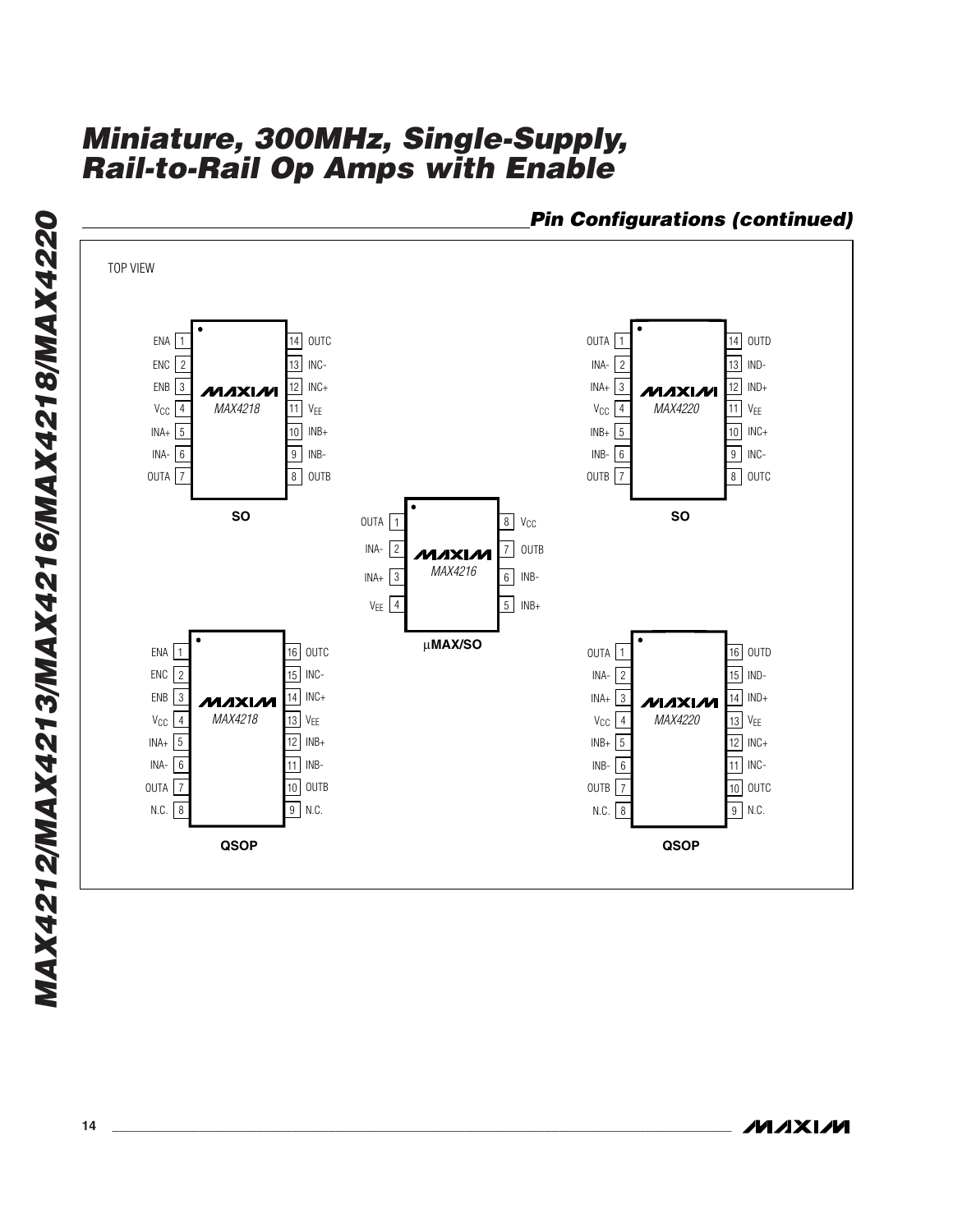### *\_Ordering Information (continued) Chip Information*

| <b>PART</b>       | <b>TEMP</b><br><b>RANGE</b>        | <b>PIN</b><br><b>PACKAGE</b> | TOP<br><b>MARK</b> |
|-------------------|------------------------------------|------------------------------|--------------------|
| <b>MAX4216ESA</b> | $-40^{\circ}$ C to $+85^{\circ}$ C | 8 SO                         |                    |
| MAX4216EUA        | $-40^{\circ}$ C to $+85^{\circ}$ C | 8 µMAX                       |                    |
| <b>MAX4218ESD</b> | $-40^{\circ}$ C to $+85^{\circ}$ C | 14 SO                        |                    |
| MAX4218EEE        | $-40^{\circ}$ C to $+85^{\circ}$ C | 16 QSOP                      |                    |
| <b>MAX4220ESD</b> | $-40^{\circ}$ C to $+85^{\circ}$ C | 14 SO                        |                    |
| MAX4220EEE        | $-40^{\circ}$ C to $+85^{\circ}$ C | 16 QSOP                      |                    |
|                   |                                    |                              |                    |

MAX4212/MAX4213 TRANSISTOR COUNT: 95 MAX4216 TRANSISTOR COUNT: 190 MAX4218 TRANSISTOR COUNT: 299 MAX4220 TRANSISTOR COUNT: 362

## *Package Information*

(The package drawing(s) in this data sheet may not reflect the most current specifications. For the latest package outline information, go to **www.maxim-ic.com/packages**.)



/VI/IXI/VI